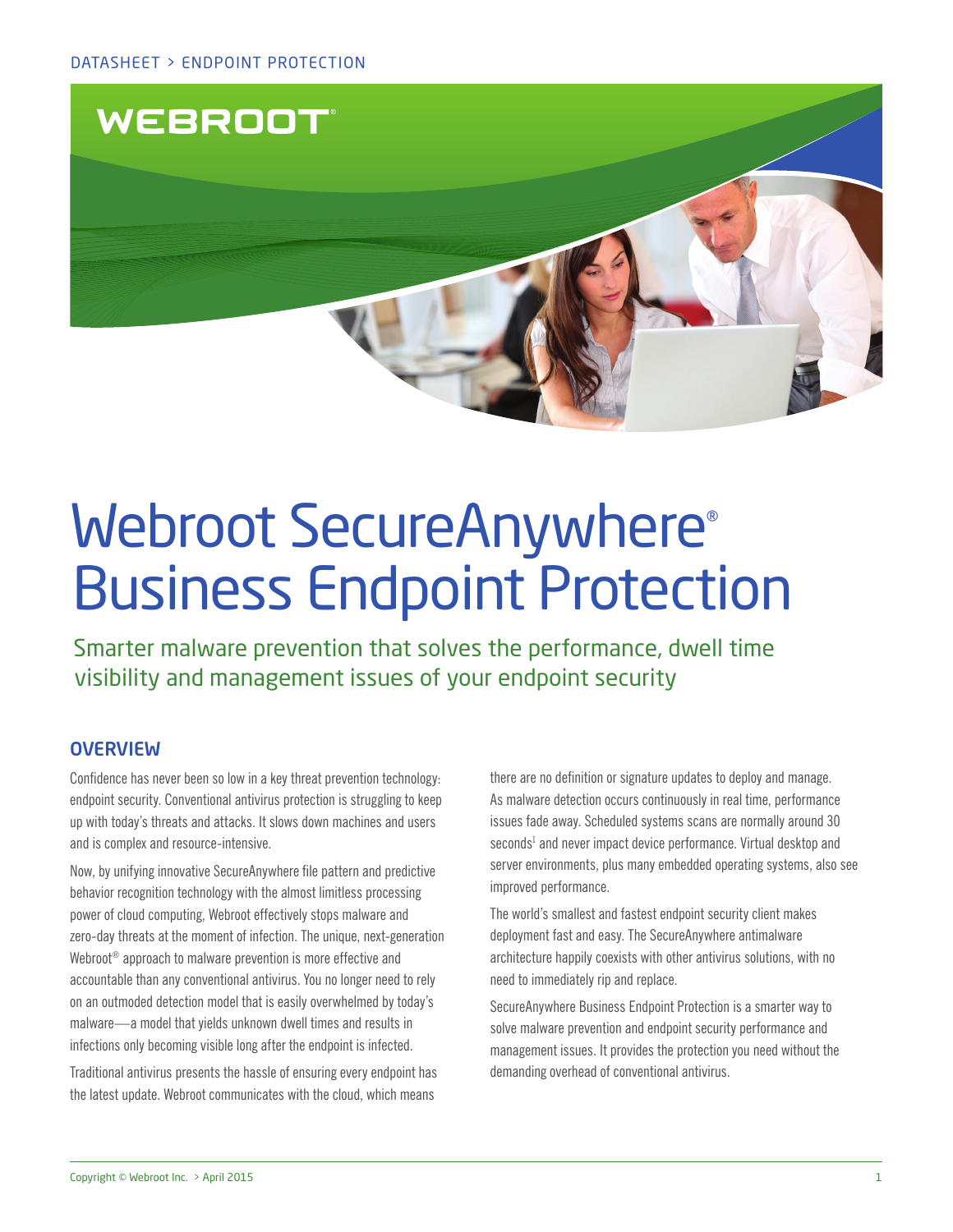

# VISIBLE EFFICACY

A feature-rich endpoint protection solution amounts to nothing if it can't deliver its key feature: malware prevention. SecureAnywhere is the first malware prevention technology to report on its own efficacy at detecting infections and stopping malware. Dwell time reporting gives you visibility into any infection on any endpoint within your network, showing you when the infection began and how long it has taken Webroot to stop that threat.

Another factor contributing to the efficacy of SecureAnywhere is its continuous infection monitoring, journaling and auto-remediation.

If SecureAnywhere cannot immediately categorize new or changed files and processes as 'known' good or 'known' bad, then the agent begins monitoring and journaling all events. If an observed process is categorized as malicious, then any system changes are reversed and the endpoint is auto-remediated to its last "known good" state. This extra layer ensures minimal false positives. If administrators wish to reclassify an application, they can easily do so via the cloud-based console.



#### 2 Copyright © Webroot Inc. > April 2015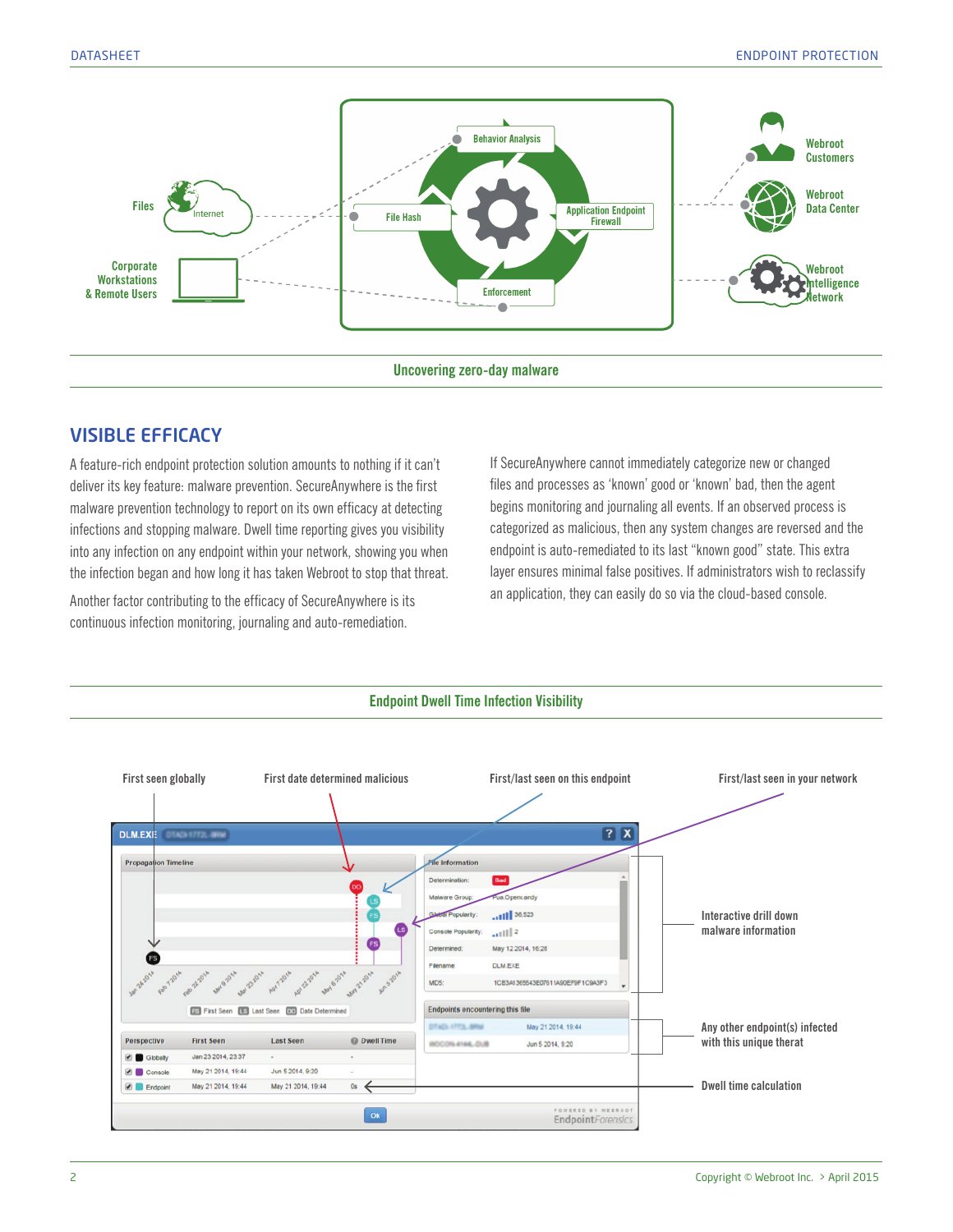## FLEXIBLE CLOUD-BASED MANAGEMENT

Webroot SecureAnywhere has cloud-based management, which means no on-premise hardware or software is needed and the console is always up to date. Webroot offers a standard Site Manager console or our Global Site Manager console, so you can choose the management features appropriate to your organization's needs. The Site Manager console is perfect for managing anything up to 1,000 endpoints with less-complex user groupings and only a few different policy types. The Global Site Manager makes it straightforward to manage up to 100,000 endpoints, and through its hierarchical management architecture you can easily

control multiple sites and locations. The Global Site Manager also supports policies at the global and individual site level, plus local site administration access rights and permissions that are easily managed alongside central administration of all sites.

This makes Global Site Manager ideal for global and or multi-location organizations, or if you are a Managed Services Provider administering numerous customer sites. Cloud-based management with full remote endpoint administration also makes the delivery of global management extraordinarily cost-effective compared to conventional antivirus.



**The Webroot® Intelligence Network – the most powerful real-time threat analysis engine in the world**

## POWERING PREDICTIVE PREVENTION

At the center of stopping malware on every endpoint using SecureAnywhere is the Webroot Intelligence Network (WIN). Leveraging big data analytics and threat intelligence from our users and technology partners worldwide, WIN identifies threats as they occur. The WIN big data architecture continuously processes, analyzes, correlates and contextualizes vast amounts of disparate information while also applying a patented, fourth-generation machine learning and malicious code identification system to create predictive behavioral determinations on malware instantly – with incredibly high accuracy.

Big data processing allows SecureAnywhere to uncover malware as it attempts to infect an individual user's endpoint, while simultaneously protecting all other SecureAnywhere endpoints against the same attacks. This collective approach to threat intelligence creates a massive real-time malware detection net that has intimate knowledge of more than 300 million executables, including their runtime behavioral characteristics and interactions. This, coupled with another  $200+$ terabytes of threat data, ensures that Webroot customers are always protected from both existing and new threats.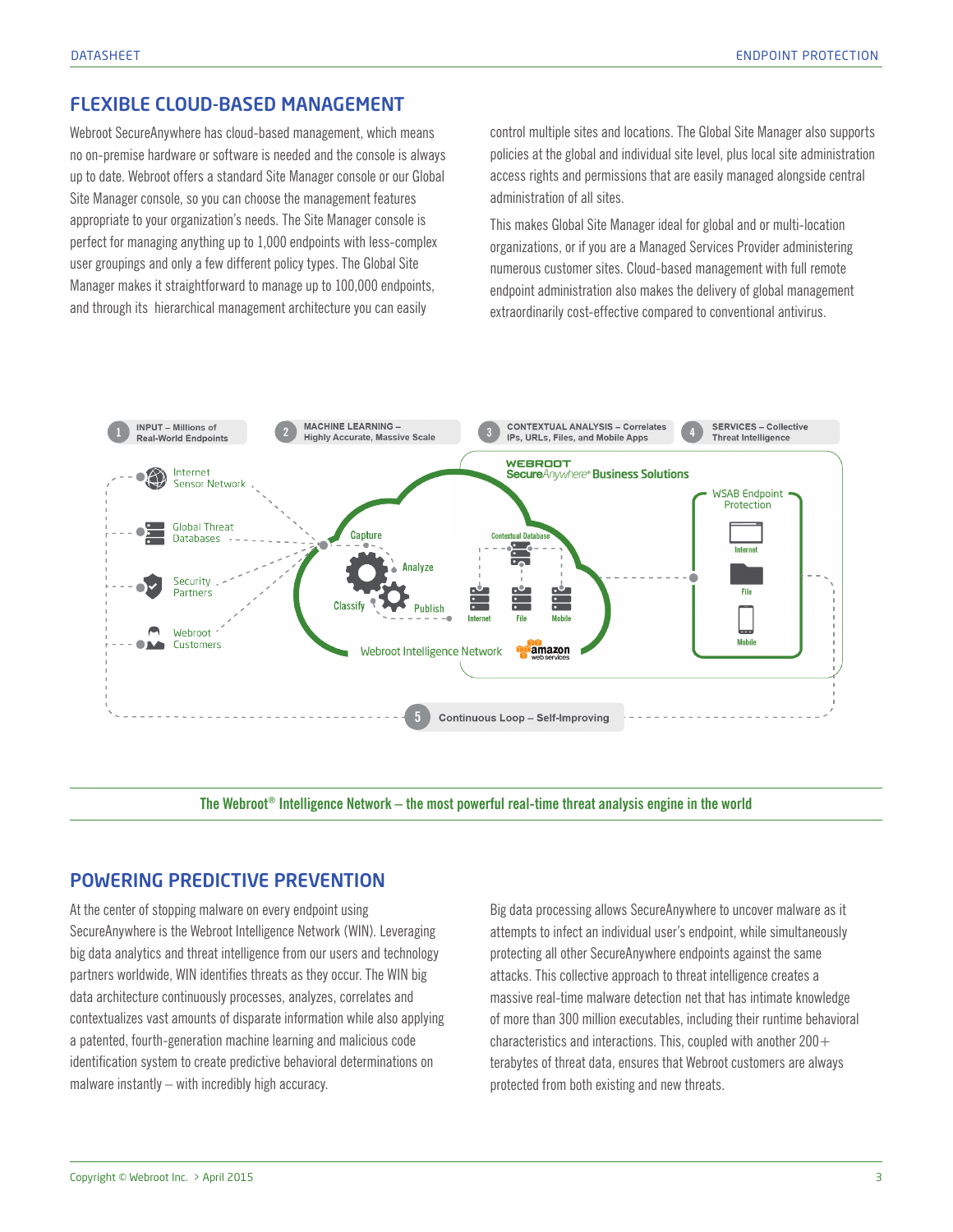# Endpoint Protection Fast Facts

#### **Zero-day Malware and APT Prevention**

- » Predictive behavior recognition technology detects APTs and malware
- » Dwell time alerting and reporting instantly reveals any endpoint infection
- » Full visibility of any infection by endpoint

#### **Always Protected and Up-to-date**

- » No definition or signature file updates to manage
- » Every endpoint protected individually (on and offline)
- » All users instantly and collectively protected against new threats

#### **Never Slows System Performance**

- » Idle CPU usage of  $0.10\%$ <sup>1</sup>  $-10.8\%$ <sup>1</sup> during scans
- $\rm{^{\rm{1}}}$  Initial full system scan uses  $\rm {<}15^{\rm{l}}$  MB of RAM
- $\rm{^{33}~S}$  Scheduled scans take  $\rm {<}30^{\rm{l}}$  seconds

#### **Standard and Global Site Management Consoles**

- » Standard console for simple deployments up to 1,000 users
- » Global Site Manager console for up to 100,000 users
- » Global Site Manager ideal for multi-site, multi-location and multiadministered deployments

#### **Powerful Endpoint Management Tools**

- » Multiple powerful Agent Commands to remotely control and instruct endpoint(s)
- » Overrides to apply both white- and black-list application policies down to individual user level
- » Identity and Privacy Shields to secure sensitive data at the browser and application level

#### **Fast and Easy to Deploy**

- » World's smallest endpoint security agent (<750KB<sup>1</sup>)
- » Takes under five seconds1 to be fully operational
- » No-conflict design so the agent can run alongside other security software

#### **Easy to manage**

- » No on-premise hardware or software to manage
- » Fully remote management of all endpoints with granular administrator access rights
- » Choice of Standard or Global management consoles to suit operational requirements

#### **Low Operational Costs**

- » Highly automated management and customizable reporting
- » Endpoint infection rollback and auto-remediation
- » Integration with Autotask, Continuum, Kaseya, LabTech and Spiceworks

#### **Fully Integrated Support**

- » Fully inclusive web-based and telephone support
- » Auto user logging, instant ticketing and escalation from console
- » One-call—10-minute average—ticket resolution

#### **1 PassMark Software Webroot SecureAnywhere Business Endpoint Protection vs. Seven Competitors (February 2014)**

# KEY SECURITY FEATURES

Webroot SecureAnywhere Business Endpoint Protection focuses on delivering a high-performance endpoint malware prevention and management solution. It offers highly accurate and effective endpoint malware prevention with a range of additional endpoint security shield capabilities that keep both the user and the device safe.

#### Identity & Privacy Shield

These shields protect users by assuming the endpoint is already infected by some completely undetectable malware. They protect user information and transactional data that could be exposed during online transactions from specific types of threats, including phishing, DNS poisoning, keystroke logging, screen grabbing, cookie scraping, clipboard grabbing, and browser and session hijacking by malicious software mounting man-in-the-browser or man-in-the-middle attacks. The Sheilds lock down the OS and browser to protect all user information and credentials – even shared passwords. Aside from securing browser activities, the Identity Shield may be extended under user policy to cover other endpoint applications by adding them to the Identity Shield protection list, securing those applications.

#### Infrared

Infrared is a multi-layer defense incorporating several aspects of the WIN to help thwart threats early on in their lifecycle – often before a threat researcher sees a single sample. It looks at the reputation of the websites an individual visits and uses WIN to determine their risk level. If the user commonly visits low-reputation websites, then the endpoint goes into a state of heightened awareness and closely interrogates any new files or processes that are introduced into their system. Infrared also interprets user behaviors and the overall safety level of the user. So, if a user is classified as "high risk", Webroot then dynamically tunes malware prevention to that user, while preventing false positives for less risky users.

#### Web Threat Shield

Our Web Threat Shield blocks access to known phishing sites and malicious domains by leveraging WIN to access the latest security intelligence on any web site.

#### Smart Outbound Firewall

In addition to its Shields, Webroot SecureAnywhere has its own "smart" system-monitoring and application-aware outbound firewall. This sophisticated firewall protects users both within and outside the corporate gateway, augmenting the Microsoft Windows® firewall to offer full control of outbound and inbound connections without adding an unnecessary drain on endpoint resources. It manages and monitors all outbound traffic to protect against "phone-home" threats and ensures that only policy-approved applications communicate with the network. It also automatically recognizes known good and bad programs, so users aren't pestered with pop-ups or forced to make uninformed judgments.